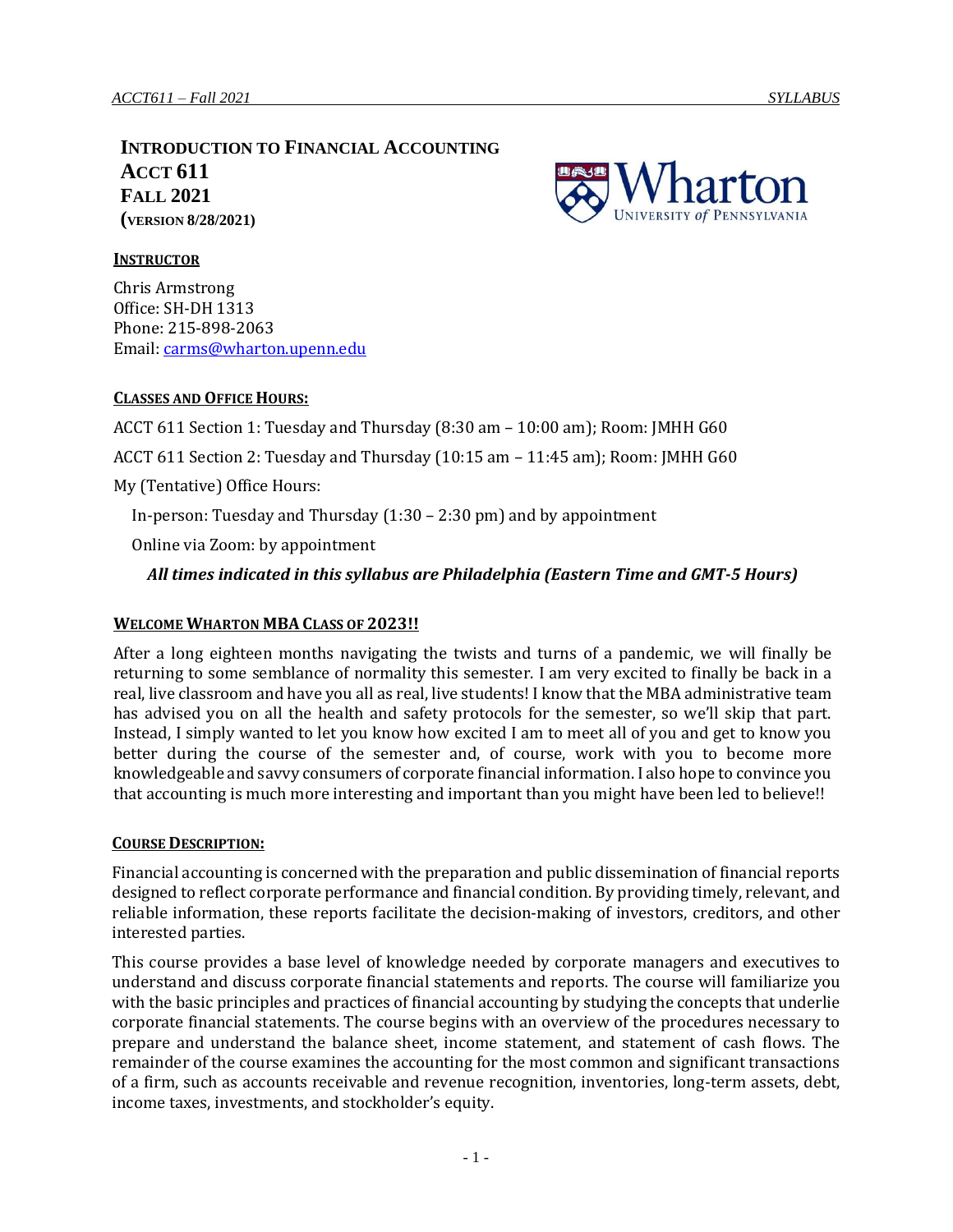## **COURSE MATERIALS:**

#### *TEXTBOOK*

Dyckman, T., M. Hanlon, R. Magee, G. Pfeiffer, A. Hartgraves, and W. Morse, *Financial & Managerial Accounting for MBAs*, 3. Ed., Wharton Custom Edition, 2019, Cambridge Business Publishers. This textbook is especially customized for our course, covers all the chapters in the class, and is available only in the Penn Bookstore. In the detailed schedule below, practice problems from the textbook are assigned to reinforce the material covered for each topic. Solutions to the problems in the textbook are posted on the course website.

#### *COURSE MATERIAL ON CANVAS:*

The website for this course is on Canvas: <https://canvas.upenn.edu/courses/1600332>

This is where you will find all of the course material and content and it will be updated throughout the semester, so please check it frequently. In order to make it easy for you to navigate, I have arranged it so that each class session has its own separate Module that provides all of the activities and material for before, during, and after each session. In particular, you will find the following material on Canvas:

- **Pre-Class Videos**: These videos cover the core concepts for certain class sessions. Please watch any videos posted to Canvas before our class sessions.
- **Pre-Class Quizzes**: You may be required to complete a short on-line (i.e., Canvas) quiz *prior to* most of our class sessions. They will generally be due by 8:00 am on the day of the class session to which they relate. These are discussed in more detail below.
- **Pre-Class Questions:** Please post any questions that you have about the material for the upcoming class session. I will review your questions to find common themes that emerge and will clarify these issues in class. I will not reveal the identity of the students who asked questions, so please do not hesitate to ask any questions you might have.
- **Lecture Slides:** The lecture slides will be made available in advance of class sessions.
- **Homework Assignments:** There are seven online (i.e., via Canvas) homework assignments. These are discussed in more detail below.
- **Midterm and Final Exam Practice Problems and Solutions:** A few old midterm and final exams (along with solutions) will be provided as we get closer to the exam dates.
- **Recommended Textbook Readings and Problems:** These readings and problems are not required, but are highly encouraged—especially if this is your first exposure to financial accounting. The readings and problems have been selected to provide you with additional background material and opportunities to practice working with the accounting concepts that we will cover in class. The readings and questions for each session are included in the class schedule at the end of this syllabus as well as in the Canvas module for each session. Solutions to textbook problems are available on Canvas so you can check your own work.
- **Cases, Articles, and Other Materials for Class Sessions:**
	- o **Cases:** We will be working through a case study during many of our class sessions. Most of these cases are based on real companies and draw on their actual financial statements, footnotes, and other related information. Please read the case before class so you are familiar with the setup, questions, and information provided. We will work through the cases together during our live meetings. These cases are designed to help you learn how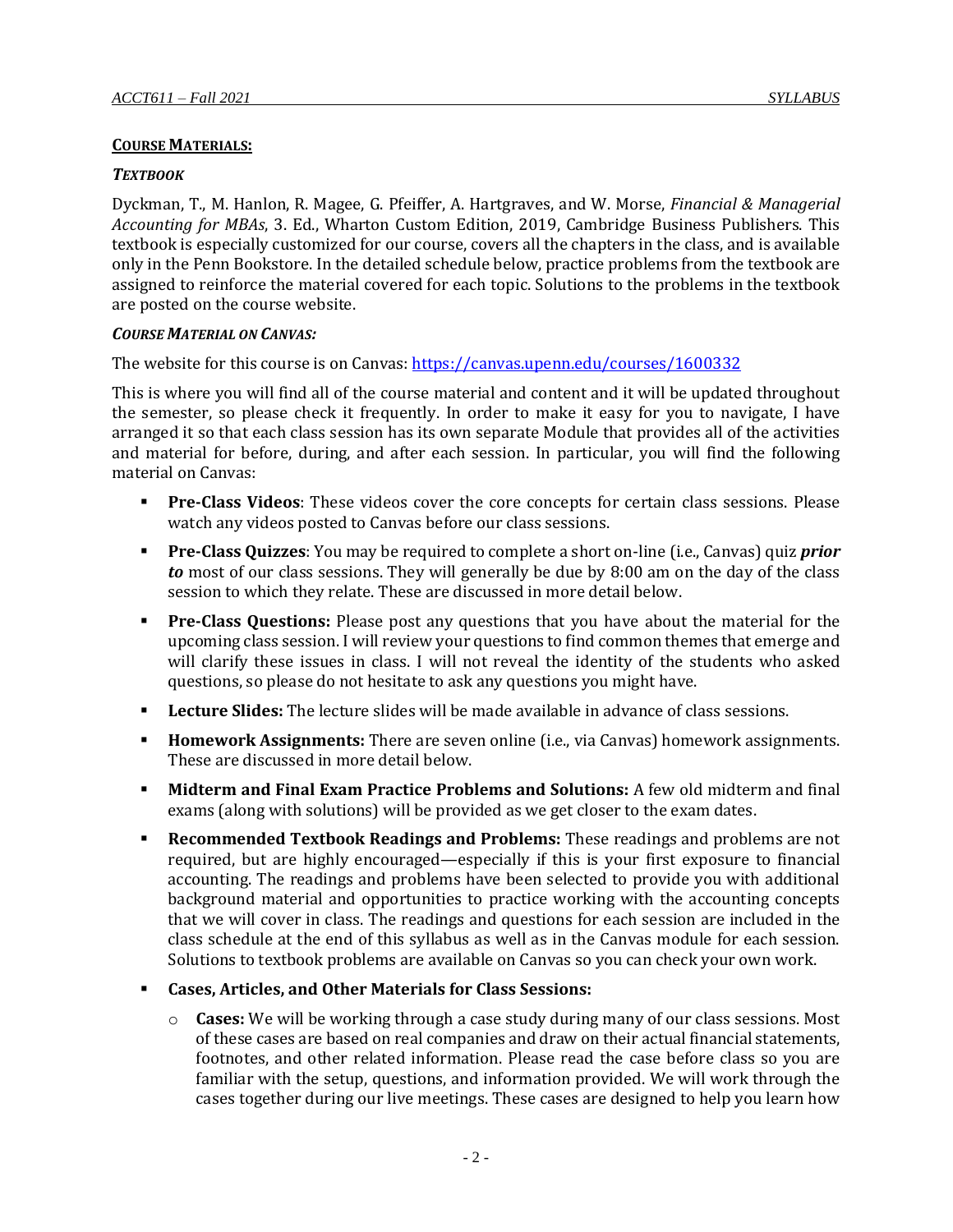to locate, identify, and use financial and other information provided in the case. I will post solutions for each case to Canvas after the class session.

- o **Articles:** The Canvas Module for most class sessions will include several recent articles from the business press (e.g., Wall Street Journal) that relate to the material that we will cover during the session. We will discuss many of these articles either in small groups and/or in class as a whole and I have selected them to help illustrate how key concepts from the session are relevant in practice. Please make sure that you are familiar with the articles before class and are prepared to discuss them during class.
- o **Other Material:** Other material will be posted to the Canvas Module for certain sessions. Please have any of this material available during the class meeting.

## **GRADING POLICY:**

Final grades will be determined using the following weights:

| Midterm Exam      | $30\%$ |
|-------------------|--------|
| Final Exam        | $30\%$ |
| Pre-Class Quizzes | 15 %   |
| Homeworks         | 20%    |
| Class Engagement  | $5\%$  |

#### **STUDENT PREPARATION:**

The course's Canvas website is organized into modules. Each module corresponds to a session on the class schedule. Each module is organized into activities you should complete prior to, during, or after that session's class period.

I recommend the following routine for each class session:

## *Before Class*

- Watch any pre-class videos on Canvas before the scheduled class session.
- **•** Complete any pre-class quizzes that are on Canvas after watching the pre-class videos (and before the scheduled class session).
- Think about the material presented and whether there is anything that you found confusing or which concepts could use additional clarification. Ask these and any other questions (or provide other comments and feedback) by completing the pre-class survey on Canvas in the Module for the upcoming session.
- Read over any cases and articles for the upcoming session to become familiar with them and attempt to answer as many of the case questions that you can. We will work though the solutions together during our class sessions.

## *During Class*

▪ Attend class sessions, participate in the classroom discussions, work though cases and problems together, and, perhaps most importantly, be amazed by the exciting and wonderful world of accounting!

## *After Class*

- Review solutions to any cases or problems discussed in class.
- As necessary, review the recommend textbook readings and practice problems.
- Work on and submit any upcoming homework assignments (via Canvas).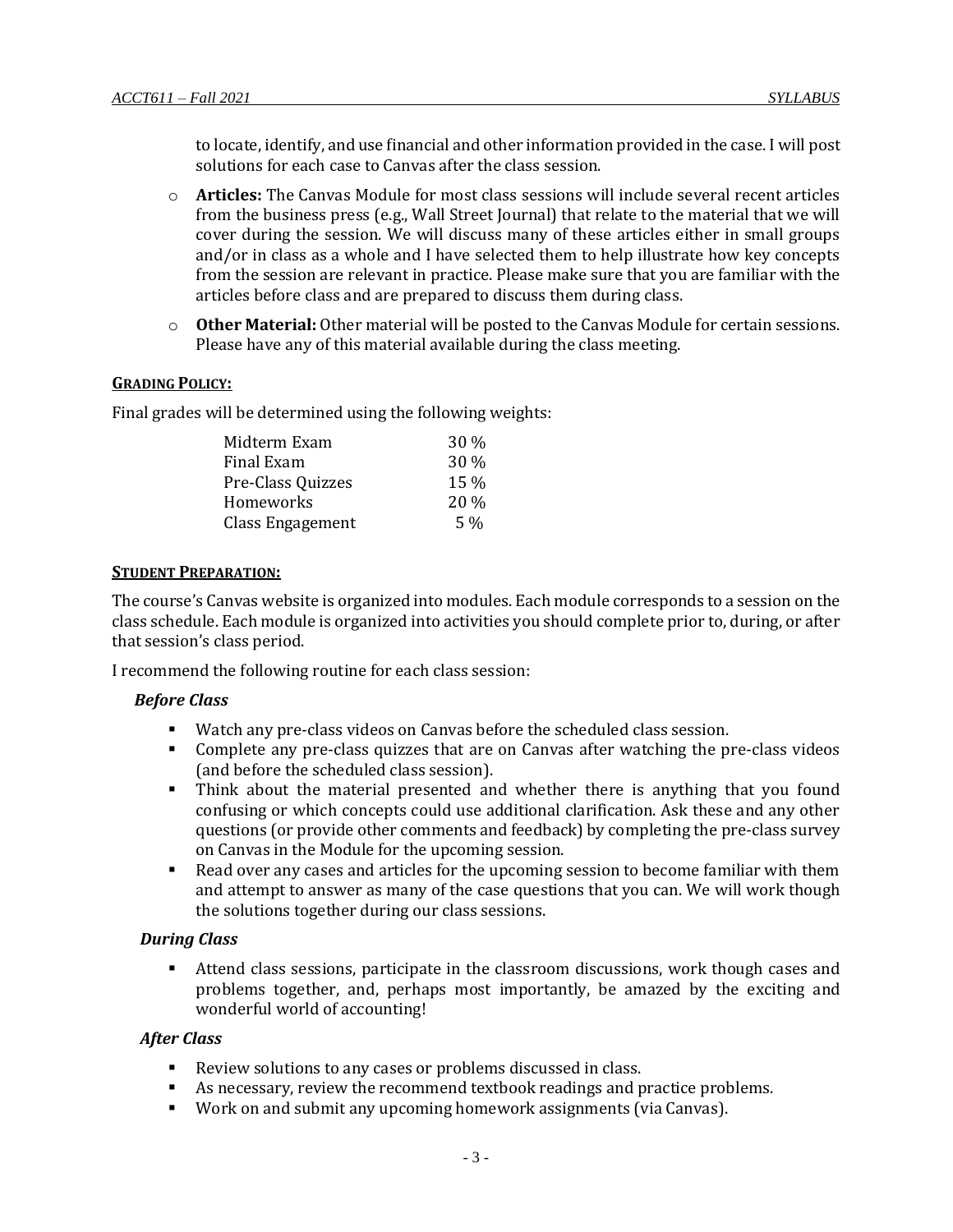# **COURSE ENGAGEMENT AND CLASSROOM CONDUCT:**

Engagement grades are based on your participation in class, as well as what you add to the learning experience of the entire class. Students who consistently make contributions that facilitate class discussions will receive 5 points. No contribution or contributions that are obvious, confusing or peripheral will result in zero points. Consistently discourteous behavior, or behavior that violates class protocols will also result in zero class participation points. Contributions between the endpoints will receive between 1 and 4 points, accordingly.

# **MIDTERM & FINAL EXAM:**

The midterm exam is scheduled for **Wednesday, October 13th from 7 pm to 9 pm** and will cover the material from Sessions 1 – 12, inclusive. The final exam is scheduled by the University Registrar and will cover the material from Sessions 13 – 24, inclusive. The final exam has been scheduled for **Friday, December 17th from 3 pm to 5 pm**. Although it is rare for this date and time to change, it has happened, and the University Registrar reserves the right to do so.

## *Both exams will be online (via Canvas)*

Exam scores will be posted online. If you feel that an exam has been incorrectly graded, you should contact me – *not a TA –* **within one week** after receiving your exam grade. Requests made after that time will not be considered. You should submit a **written** note that explains the point of contention. **Note that the entire exam will be re-graded.**

It is the student's responsibility to take the exams during the specified exam times. If you cannot do so because of a conflict, **it is your responsibility to notify the MBA Office** and the professor prior to the exam (or as soon as possible). **Only** the MBA Office may grant a student authorization to be absent from an examination; **there are no exceptions to this rule**. In the event of an *authorized* absence from any exam, a make-up exam is given in January 2022 during the official make-up exam period set by the Registrar. You will receive a final grade of "Incomplete" for the course pending the completion of the make-up exam. An unauthorized absence from an examination will result in a grade of zero for that examination.

## **PRE-CLASS QUIZZES**

Prior to most classes, there will be a short on-line quiz consisting of about five questions (primarily multiple choice or true/false). These quizzes are meant to reinforce the material covered in the preclass videos. Pre-class quizzes are generally due by 8:00 am on the day of the class session to which they relate. (For example, the pre-class quiz for Class #2 is due by 8:00 am on Thursday, September 2nd, which is the morning of Class #2).

You may attempt the quiz two times, with each quiz attempt randomly selecting questions from a question bank. You will see your score after each attempt, and can then decide whether to take the quiz a second time – the highest score on either attempt will be the score recorded for that quiz (i.e., there is no downside to attempting the quiz twice – at the same time, if you get a perfect score on the first attempt, there is no benefit to taking the quiz a second time – unless you simply like taking quizzes!).

Please see the Canvas website for exact due dates and times for pre-class quizzes.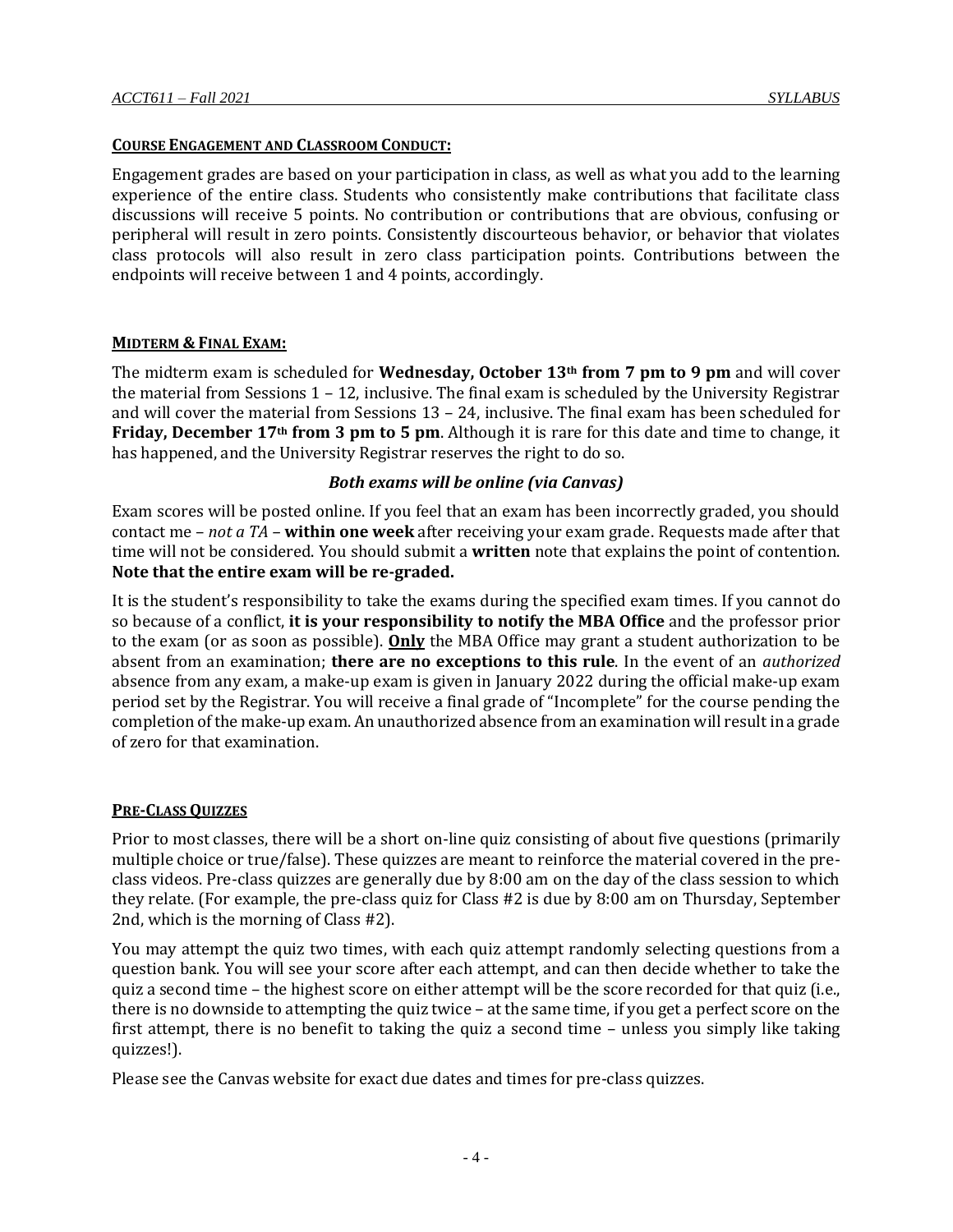## **HOMEWORKS**

There are seven homework assignments with (tentative) due dates indicated below and in the class schedule. You can discuss these assignments with your classmates and work on them together in small groups, but you must submit your own answers in Canvas by the due dates and times listed below. Please note that these are hard deadlines and you will not be able to submit answers after the deadline since I will post the homework solutions shortly after the due date. Also note that it is not acceptable to simply copy another student's work and submit it as your own.

The homework assignments are largely based on the financial statements of a variety of publiclytraded companies. This will allow you to become more familiar with how companies prepare and present their financial and supplemental information. It will also give you practice locating, identifying, and using this information to understand the underlying economics of these companies.

The topics and due dates and times for the homework assignments are as follows:

| Homework 1: | <b>Statement of Cash Flows</b>        | Friday, Sept. 24 (11:59 pm)  |
|-------------|---------------------------------------|------------------------------|
| Homework 2: | Accounts Receivable & Inventory       | Friday, Oct. 1 (11:59 pm)    |
| Homework 3: | Long-lived Assets                     | Friday, Oct. 8 (11:59 pm)    |
| Homework 4: | Long-term debt, leases, contingencies | Friday, Nov. 5 (11:59 pm)    |
| Homework 5: | Income Taxes                          | Monday, Nov. 15 (11:59 pm)   |
| Homework 6: | Shareholders' Equity                  | Friday, Nov. 19 (11:59 pm)   |
| Homework 7: | Investments                           | Wednesday, Dec. 8 (11:59 pm) |

## **TEACHING ASSISTANTS AND REVIEW SESSIONS:**

There are five teaching assistants for the course. One is an Accounting PhD student and the others are second-year MBA students who performed extremely well in the introductory financial accounting course last year. The TAs will hold regular office hours—both in-person and via Zoom on most of the days every week (except during breaks or for holidays) based on a schedule that will be posted on the course website. A typical weekly office hour schedule is as follows (For details and updates see the schedule posted on the course website):

| Monday    | (Location: SHDH 215) | 5:15 pm $-6:45$ pm                  |
|-----------|----------------------|-------------------------------------|
| Tuesday   | (Location: SHDH 215) | 5:15 pm $-6:45$ pm                  |
| Wednesday | (Location: SHDH 215) | $3:30 \text{ pm} - 5:00 \text{ pm}$ |
| Friday    | (Location: SHDH 211) | 10:15 am $-$ 11:45 am               |

During office hours, one of the TAs will be present and will assist with questions about concepts, assigned problems/cases, or homework problems (however, they will not give you the solution to the homework assignments). Note that the TAs are jointly servicing both ACCT611 and ACCT613, so you may encounter students from both courses attending the same office hours.

The five TAs for the course are as follows:

| Irina Luneva        | iluneva@wharton.upenn.edu  |
|---------------------|----------------------------|
| Bradon Fix          | bfix@wharton.upenn.edu     |
| Michael Adams       | adamsmj@wharton.upenn.edu  |
| Patrick Nikong      | pnikong@wharton.upenn.edu  |
| Vikramveer Thankore | vthakore@wharton.upenn.edu |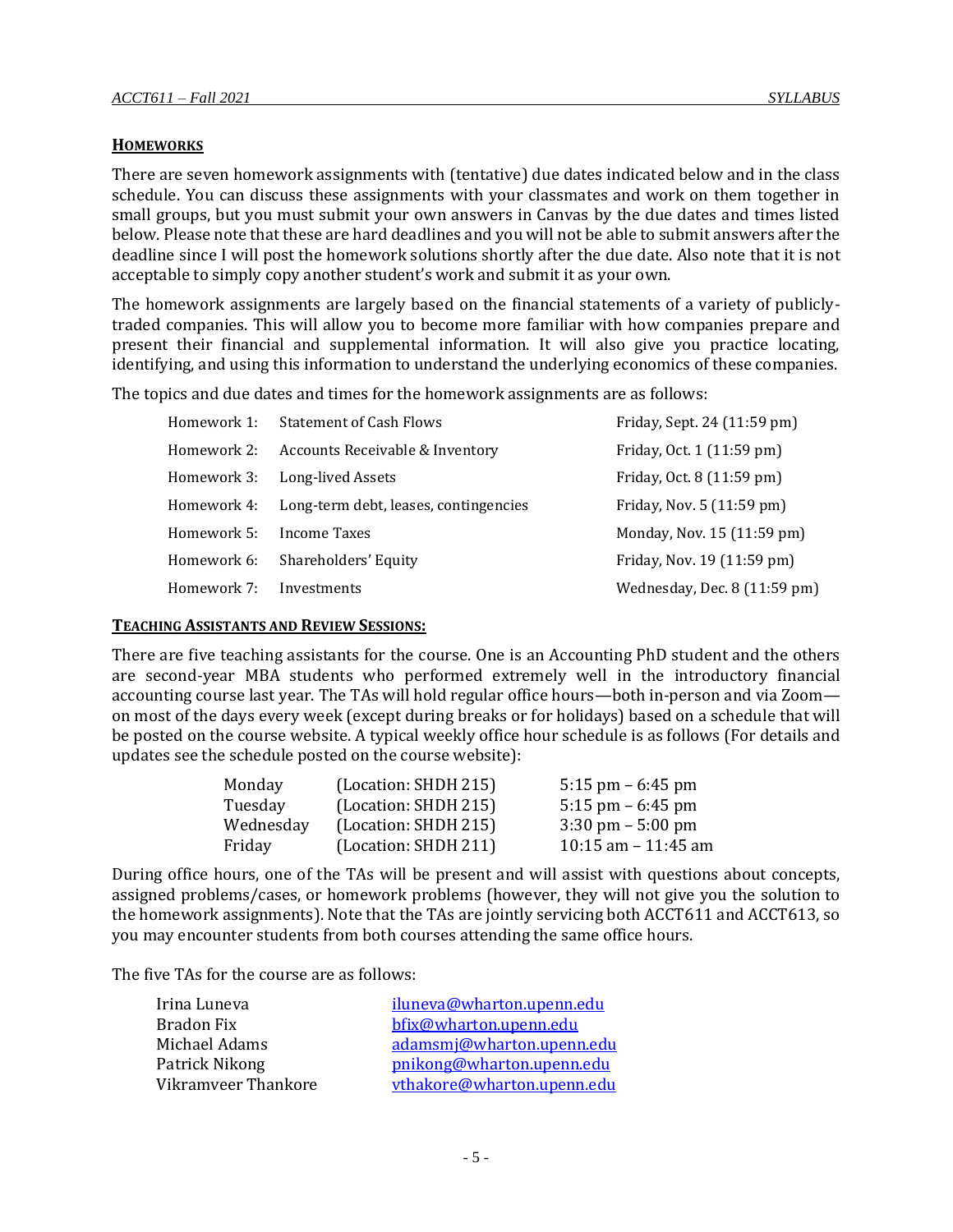## **ETHICS MATRIX:**

The Wharton MBA Code of Ethics typically requests an Ethics Matrix for each class to provide ground rules and ethical guidelines for course materials and assistance from classmates or others. Below is the completed matrix for this course. If you have any questions about the matrix, please feel free to ask me.

|                                                                                                                                                                                                                                                                                                                                                                                                                                                                                            | Materials                                                                                                                                                                                                                    |                            |                        | People                     |                        |                             |                                               |                                       |                                     |                                             |                                                   |                           |
|--------------------------------------------------------------------------------------------------------------------------------------------------------------------------------------------------------------------------------------------------------------------------------------------------------------------------------------------------------------------------------------------------------------------------------------------------------------------------------------------|------------------------------------------------------------------------------------------------------------------------------------------------------------------------------------------------------------------------------|----------------------------|------------------------|----------------------------|------------------------|-----------------------------|-----------------------------------------------|---------------------------------------|-------------------------------------|---------------------------------------------|---------------------------------------------------|---------------------------|
| <b>ACCT 613</b><br>Financial & Managerial<br>Accounting                                                                                                                                                                                                                                                                                                                                                                                                                                    | Approved calculator                                                                                                                                                                                                          | Laptop / other electronics | Summary sheet of notes | Current book / class notes | Past notes / summaries | / assignments<br>Past exams | Internet content / other<br>outside materials | Learning team / approved<br>work team | Other student(s) in same<br>section | sections (same term)<br>Student(s) in other | taking the class this term<br>Wharton student not | Person outside of Wharton |
| In-Class Readings &<br>Cases                                                                                                                                                                                                                                                                                                                                                                                                                                                               | A                                                                                                                                                                                                                            | A                          |                        | A                          |                        |                             | A                                             | W                                     | W                                   | W                                           |                                                   |                           |
| Homework Problem<br>Sets                                                                                                                                                                                                                                                                                                                                                                                                                                                                   | A                                                                                                                                                                                                                            | A                          |                        | A                          |                        |                             | A                                             | D                                     | D                                   | D                                           |                                                   |                           |
| In-Class<br>Quizzes                                                                                                                                                                                                                                                                                                                                                                                                                                                                        | A                                                                                                                                                                                                                            |                            |                        |                            |                        |                             |                                               |                                       |                                     |                                             |                                                   |                           |
| Midterm &<br><b>Final Exams</b>                                                                                                                                                                                                                                                                                                                                                                                                                                                            | A                                                                                                                                                                                                                            |                            | A                      |                            |                        |                             |                                               |                                       |                                     |                                             |                                                   |                           |
|                                                                                                                                                                                                                                                                                                                                                                                                                                                                                            | W = Allowed to work together<br>$D =$ Discussion of general concepts and<br>$A =$ Allowed material<br>procedures is allowed but no sharing of<br>Shaded Cell = Not allowed<br>specific answers.<br>Shaded Cell = Not allowed |                            |                        |                            |                        |                             |                                               |                                       |                                     |                                             |                                                   |                           |
| Other comments:                                                                                                                                                                                                                                                                                                                                                                                                                                                                            |                                                                                                                                                                                                                              |                            |                        |                            |                        |                             |                                               |                                       |                                     |                                             |                                                   |                           |
| The information above covers many common situations but will not cover every circumstance. Remember:<br>The Wharton MBA Code of Ethics that you accepted requires, among other things, that you represent yourself and your work<br>honestly, don't try to gain unfair advantage over other students, follow the instructor's guidelines and respect confidentiality of<br>your work and the work of others.<br>Should you have questions, please contact your ethics liaison or professor |                                                                                                                                                                                                                              |                            |                        |                            |                        |                             |                                               |                                       |                                     |                                             |                                                   |                           |

Should you have questions, please contact your ethics liaison or professor.

*Every topic we will cover in this course builds on the topics that precede it. Therefore, this course requires constant attention and consistent effort. Batch processing will almost surely be inefficient, frustrating, and unproductive. I strongly encourage you to keep up with the class.*  **Let the fun begin!**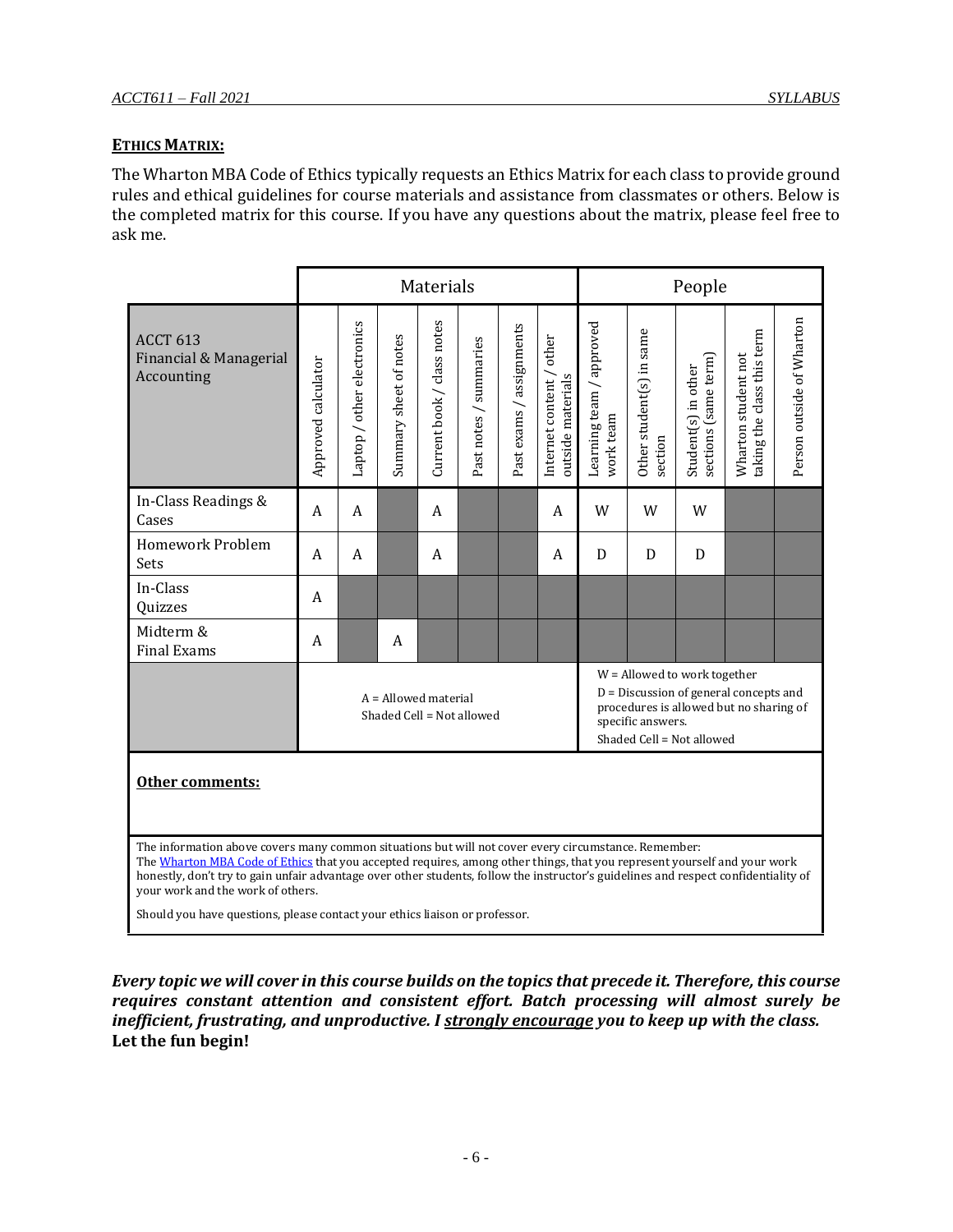# **CLASS SCHEDULE**

|              | <b>Date</b>         | <b>Topic</b>                                                                                           | <b>Textbook Reading</b>                         | <b>In-Class Case</b>                | <b>Practice Problems</b>                               |  |  |
|--------------|---------------------|--------------------------------------------------------------------------------------------------------|-------------------------------------------------|-------------------------------------|--------------------------------------------------------|--|--|
| $\mathbf{1}$ | Tues.<br>8/31       | Introduction                                                                                           | Chapter 1                                       |                                     | M1-24, E1-28, E1-29,<br>P1-38, P1-40                   |  |  |
| 2            | Thur.<br>9/2        | <b>■ Mapping Business Activity into</b><br><b>Financial Statements</b>                                 | Chapters 2 and 3                                | Animatronics<br>$(Q1 - Q4)$         | M2-18, M2-19, M2-26,<br>E2-35, E2-44, M3-22            |  |  |
| 3            | Tues.<br>9/7        | <b>In Mapping Business Activity into</b><br><b>Financial Statements (cont'd)</b>                       | Chapters 2 and 3                                | Animatronics<br>$(Q1 - Q4)$         | P2-66, M3-24, E3-32,<br>P3-42, P3-49                   |  |  |
| 4            | 9/9                 | Thurs.   Balance Sheet Presentation<br><b>Revenue Recognition and the</b><br><b>Matching Principle</b> | Chapter 2, p. 54-56<br>Chapter 6, p. 270-279    |                                     | M6-14, M6-24, E6-33,<br>E6-40                          |  |  |
| 5            | Tues.<br>9/14       | <b>Revenue Recognition and the</b><br><b>Matching Principle (cont'd)</b>                               | Chapter 2, p. 54-56<br>Chapter 6, p. 270-279    | Revenue<br>Recognition<br>Vignettes | M6-17, E6-27, E6-31,<br>E6-41                          |  |  |
| 6            | 9/16                | Thurs. Flows Statement of Cash Flows                                                                   | Chapter 4                                       | Animatronics<br>(Q5)                | M4-23, M4-26, M4-31,<br>E4-34, E4-38, E4-41,<br>E4-44  |  |  |
| 7            | Tues.<br>9/21       | <b>Statement of Cash Flows (cont'd)</b>                                                                | Chapter 4                                       | Callaway Golf                       | P4-51, P4-54                                           |  |  |
| 8            | Thurs.<br>9/23      | <b>Accounts Receivable</b>                                                                             | Chapter 6                                       | Omnicell                            | M6-18, M6-20a-b,<br>E6-34, E6-35, E6-38                |  |  |
| 9            | Tues.<br>9/28       | <b>Inventory and Cost of Goods</b><br>Sold                                                             | Chapter 7<br>Chapter 17, p. 830-835             | TBD                                 | M7-15, M7-19, M7-20,<br>E7-26, E7-29, E7-31,<br>M17-14 |  |  |
|              | $10$ Thurs.<br>9/30 | <b>Long-Lived Assets</b>                                                                               | Chapter 8                                       |                                     | M8-11, M8-14, E8-24,<br>P8-36                          |  |  |
| 11           | Tues.<br>10/5       | Long-Lived Assets (cont'd)                                                                             | Chapter 8                                       | TBD                                 | M8-17, E8-29, E8-35,<br>P8-39                          |  |  |
| 12           | Thur.<br>10/7       | <b>Intro to Financial Statement</b><br><b>Analysis (FSA)</b>                                           | Chapter 5                                       |                                     | M5-14, M5-18, M5-24,<br>E5-32, E5-33, E5-34            |  |  |
|              |                     | <b>WEDNESDAY</b>                                                                                       | MIDTERM EXAM $(7 \text{ pm} - 9 \text{ pm})$    |                                     |                                                        |  |  |
|              |                     | 10/13                                                                                                  | <b>Covers Sessions 1 through 12 (inclusive)</b> |                                     |                                                        |  |  |